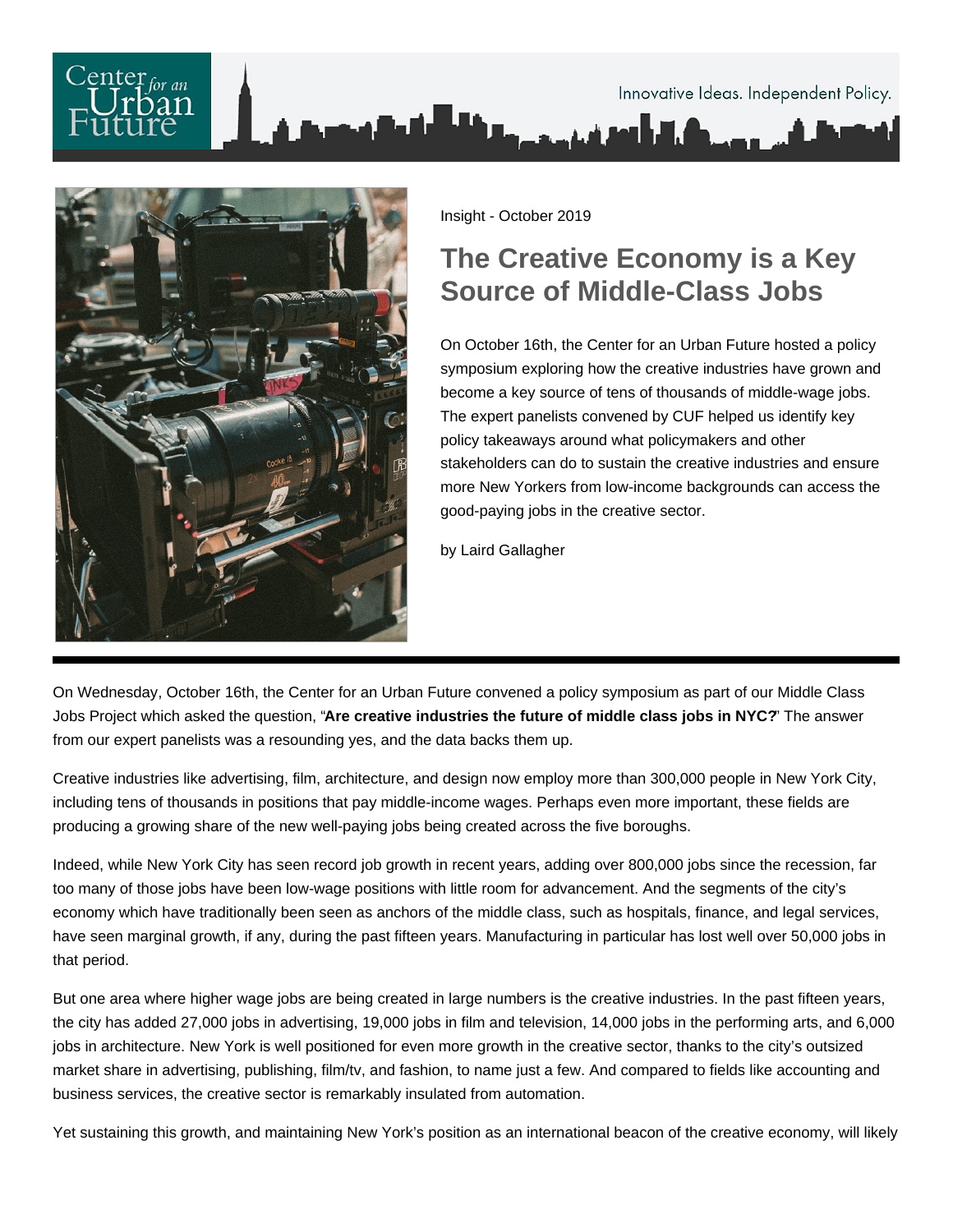require significant effort on the part of city policymakers, industry leaders, and others.

Creative industries have not been an integral part of discussions about middle-class jobs in New York, but as our policy discussion made clear, this almost certainly needs to change. On the one hand, maintaining New York's position as an international beacon of the creative economy will need to become a priority for economic development officials. At the same time, New York City policymakers and industry leaders will need to take steps to ensure that more low-income New Yorkers have access to the well-paying jobs in the sector.

The following experts participated in our forum, which was sponsored by Fisher Brothers and Winston C. Fisher:

**Anne del Castillo**, Commissioner, Mayor's Office of Media and Entertainment **Laura Callanan**, Founding Partner, Upstart Co-Lab **Andrew Essex**, Founder of Plan\_A; former CEO, Tribeca Film Festival **Winston C. Fisher**, CEO, AREA15; Partner, Fisher Brothers **Alain Sylvain**, Founder & CEO, Sylvain Labs

In the panel discussion, our panelists helped identify barriers to the sector's future growth in New York, examined what policymakers can do to strengthen the city's creative economy, and explored how to create new pathways into the sector for lower income New Yorkers. These are a selection of the key takeaways:

- **Make the creative economy a central pillar of New York City's middle-class jobs strategy. Creative industries** are a key source of hundreds of thousands of well-paying jobs across the five boroughs, and the city should recognize the importance of the sector to continuing growth and expanding opportunity by making it an integral part of future economic and workforce development strategy.
- **Invest in infrastructure to grow and sustain the creative ecosystem.** Affordable commercial space and reliable transit is vital to the continued growth of New York's creative sector. The city should work to address workspace and residential affordability challenges and improve transit access so that creative companies in the boroughs outside of Manhattan can continue to flourish.
- **Raise awareness about the many opportunities in creative industries.** The creative economy is more than just artists—it's production, administrative services, technical support, and more. The city should work to increase awareness of the range of jobs through PSAs and early career exposure in K-12 schools. "I would like to see the city engage in campaigns that are PSA's to let young people know they can go into this industry," said Andrew Essex. "There are so many jobs to fill. There's talent out there that doesn't know there's a seat for them. We have an awareness issue."
- **Align the city's education and training ecosystem with opportunities in the creative industries.** Our panelists were clear that for the creative economy to flourish, the city—and the industry itself--must work to ensure that the creators, workers, and artists better reflect the diversity of the city as a whole. To that end, city government and industry officials should create additional workforce training and education programs—as well as internships and apprenticeships—focused around the creative industries and aligned with the needs of employers in the sector.
- **Offer more paid internships.** Internships are a valuable way to explore a creative occupation, build a network, and gain on-the-job experience. ""We all know in the creative industry, the way to access a job is through your network and so if you have the opportunity to do an internship, that really opens doors," said Anne del Castillo. But even today far too many internship opportunities in the creative industries are unpaid, drastically limiting who can afford to take one on. Increasing the diversity of the creative industries starts with fully paid internships.